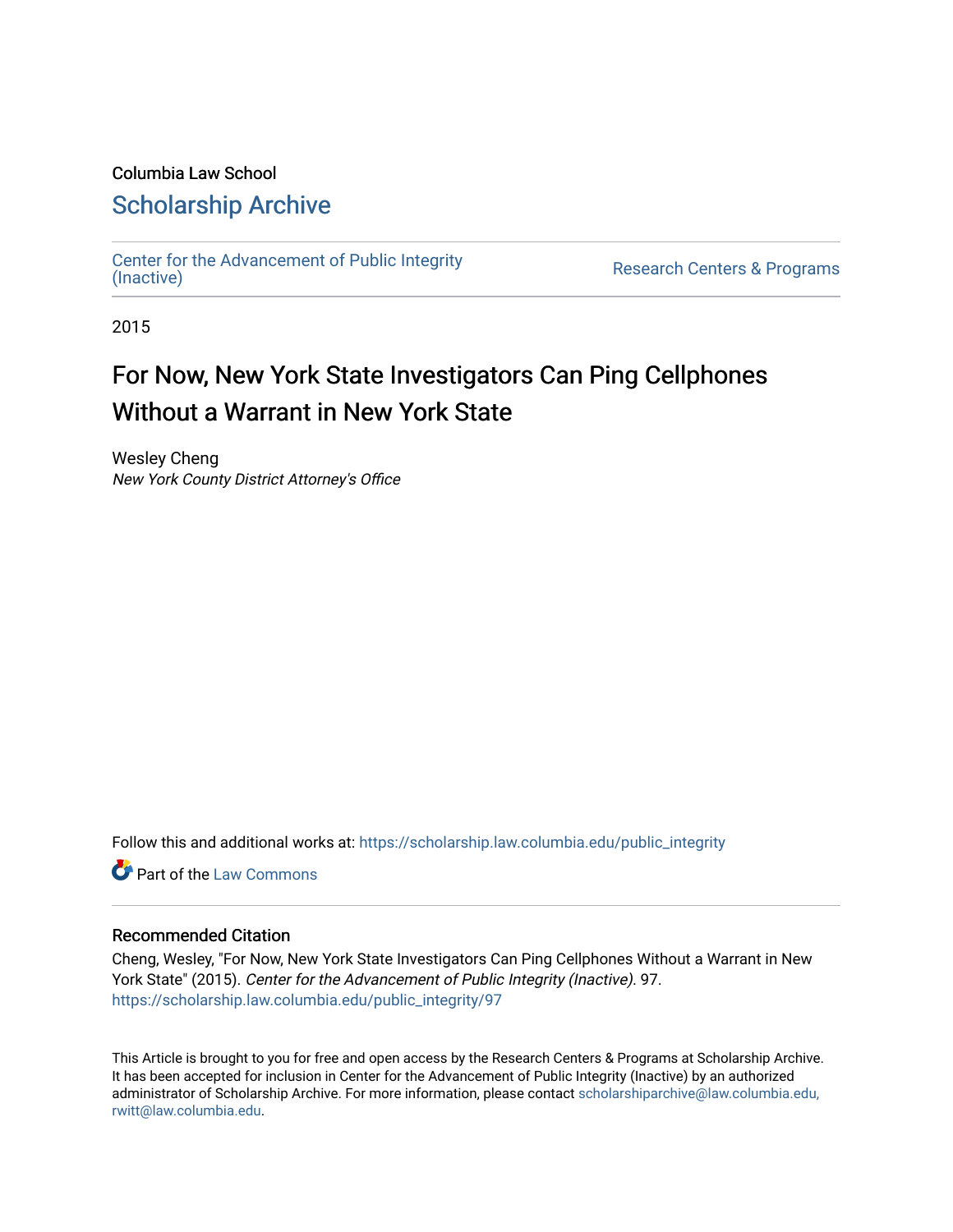### For Now, New York State Investigators Can Ping Cellphones Without A Warrant in New York State

Can New York State Inspectors General and other law enforcement agencies use real-time GPS tracking on cellphones without a judicially authorized warrant? At this time, the answer appears to be yes.

In 2013, for the first time, two New York State trial courts ruled on the use of global positioning system (GPS) information that was obtained without judicial authorization.1 In both *People v. Moorer* and *People v. Wells*, detectives used GPS information obtained from carriers to track down their targets, without first obtaining a warrant.<sup>2</sup> Both the *Moorer* and *Wells* courts found that receiving live Geolocation data, commonly referred to as "pinging," from a cellphone in order to determine its location was not a search because the defendants did not have a legitimate expectation of privacy in this kind of data.<sup>3</sup>

This article examines the major factors shaping the *Moorer* and *Wells* decisions. It also analyzes the implications of decisions in other cases involving the use of Geolocation tracking devices, and looks ahead to other areas of litigation that may arise in the future with respect to GPS devices. Finally, it concludes that, assuming *Moorer* and *Wells* (or other trial court cases with similar findings) are not overturned on this issue in the higher courts, law enforcement agencies can be comfortable that pinging cellphones is a technique that can be utilized without a warrant in New York.

### I. What it means to "ping" a phone

GPS, or Global Positioning System, provides highly accurate positioning, navigation and timing information worldwide for any device equipped with a GPS satellite receiver.<sup>4</sup> All cellphones have this kind of technology.5 When a cellphone is turned on, it connects with its service provider's network of cell towers, and identifies itself to the

 $\overline{a}$ 

# **CENTER 體 ADVANCEMENT PUBLIC INTEGRITY**



Author Wesley Cheng is currently an Associate General Counsel at the Office of the MTA Inspector General.

This article represents solely the views of the author, and not necessarily those of his employer.

Prior to his current position, Wesley was an Assistant District Attorney for the New York County District Attorney's Office and the Office of the Special Narcotics Prosecutor for the City of New York. He is also an Instructor for the Intensive Trial Advocacy Program at the Benjamin N. Cardozo School of Law.

<sup>1</sup> *See People v. Moorer*, 39 Misc. 3d 603 (Monroe Cnty. Ct. 2013); *See also People v. Wells*, 1275/13, NYLJ 1202666087234, at \*1 (Sup., QU, Decided July 28, 2014). <sup>2</sup> *Id*.

<sup>3</sup> *Id*.

<sup>4</sup> *See Moorer*, 39 Misc. 3d at 609.

<sup>5</sup> *Wells*, 1275/13, NYLJ 1202666087234, at \*4.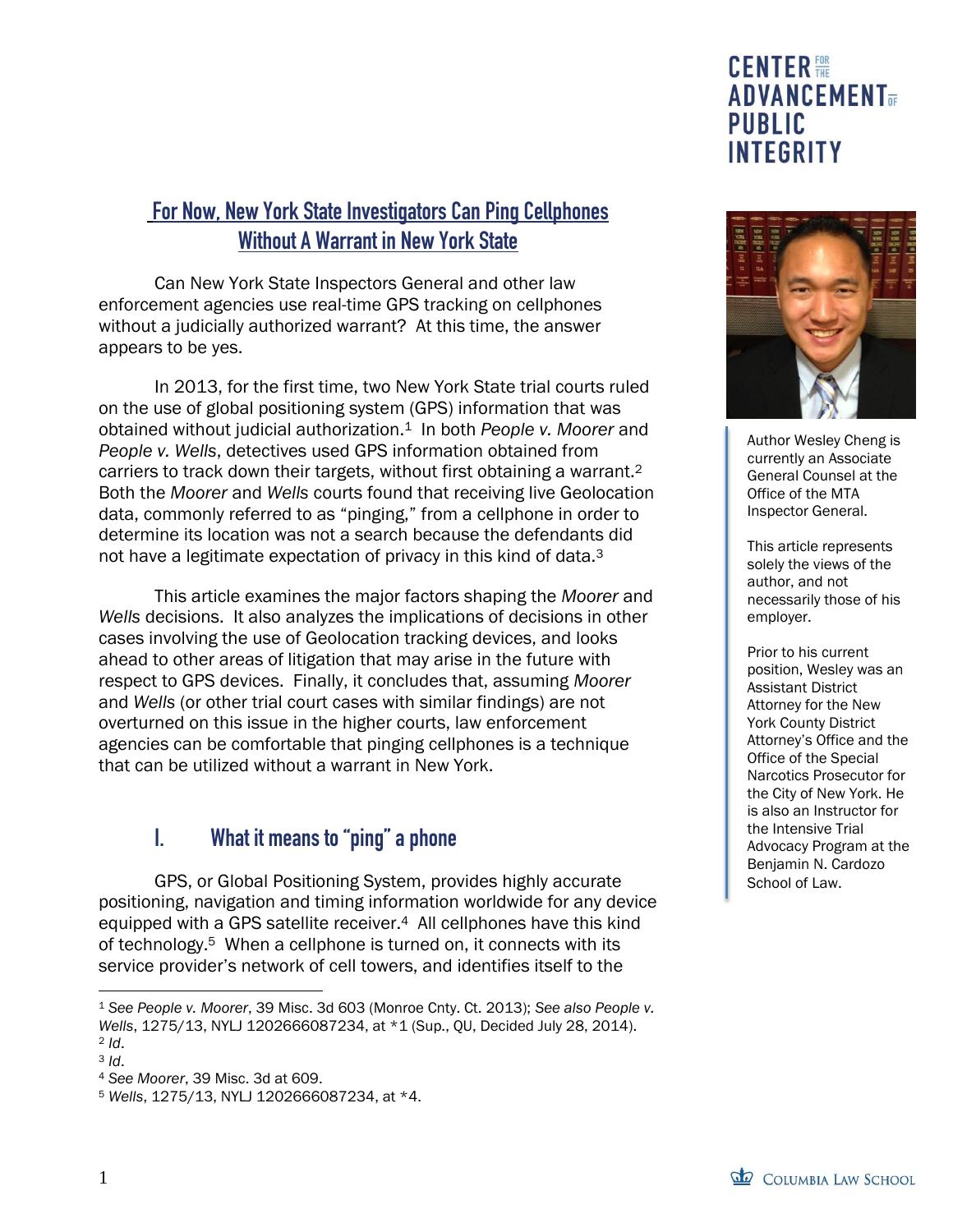nearest cell tower.6 If a subscriber moves to another location, the phone is then "handed off" to the nearest cellphone tower to the new location.<sup>7</sup> Service providers can generate location data at any time by sending a signal to the cellphone to determine its location, which can be sent back to the service provider, a process commonly known as "pinging."8 However, once a cellphone is powered off, a provider can no longer receive location data from the subscriber's phone.<sup>9</sup>

In both *Moorer* and *Wells*, police investigators pinged the defendants' cellphones without a judicially authorized warrant to aid them in locating the defendants.10 The defendants in those cases moved to suppress all evidence retrieved as a result of the ping technology.11 Both the *Moorer* and *Wells* courts determined that obtaining the live Geolocation data from the defendants' cell phones did not constitute a search within the meaning of the Fourth Amendment.<sup>12</sup>

## II. Factors driving the *Moorer* and *Wells* decisions

The courts arrived at their decisions based on four main findings: (1) the defendants had no reasonable expectation of privacy in the Geolocation data;<sup>13</sup> (2) there was no physical intrusion that resulted in investigators receiving Geolocation data from the defendants' cellphones; $14$  (3) Geolocation tracking data sent from cellphone GPS to law enforcement was more akin to the technology of beepers or pagers;<sup>15</sup> and (4) societal norms have changed to the point where citizens are expected to know that GPS technology can be used to locate and track their phones.<sup>16</sup>

*Wireless Tel.*, Case No. 10-2188-SKG, 849 F. Supp 2d 526, 534 (D. Md. 2011). <sup>9</sup> *See Wells*, 1275/13, NYLJ 1202666087234, at \*5.

 $\overline{a}$ <sup>6</sup> *Id.*

<sup>7</sup> *Id.* (citing *In Re Application of USA for an Order Releasing Historical Cell Site Info.*, 736 F. Supp. 2d 578 (E.D.N.Y. 2010)).

<sup>8</sup> *See In re United States ex rel. an Order Authorizing Disclosure of a Specified* 

<sup>10</sup> *See id.* at \*2; *see also Moorer*, 39 Misc. 3d at 605.

<sup>11</sup> *See Moorer*, 39 Misc. 3d at 605; *Wells*, 1275/13, NYLJ 1202666087234, at \*1.

<sup>12</sup> *See Moorer*, 39 Misc. 3d at 615; *Wells*, 1275/13, NYLJ 1202666087234, at \*3.

<sup>13</sup> *See Moorer*, 39 Misc. 3d at 615; *Wells*, 1275/13, NYLJ 1202666087234, at \*5.

<sup>14</sup> *See Moorer*, 39 Misc. 3d at 612-13; *Wells*, 1275/13, NYLJ 1202666087234, at

<sup>\*5.</sup>

<sup>15</sup> *See Moorer*, 39 Misc. 3d at 613-14.

<sup>16</sup> *See id* at 618; *See also Wells*, 1275/13, NYLJ 1202666087234, at \*8-9.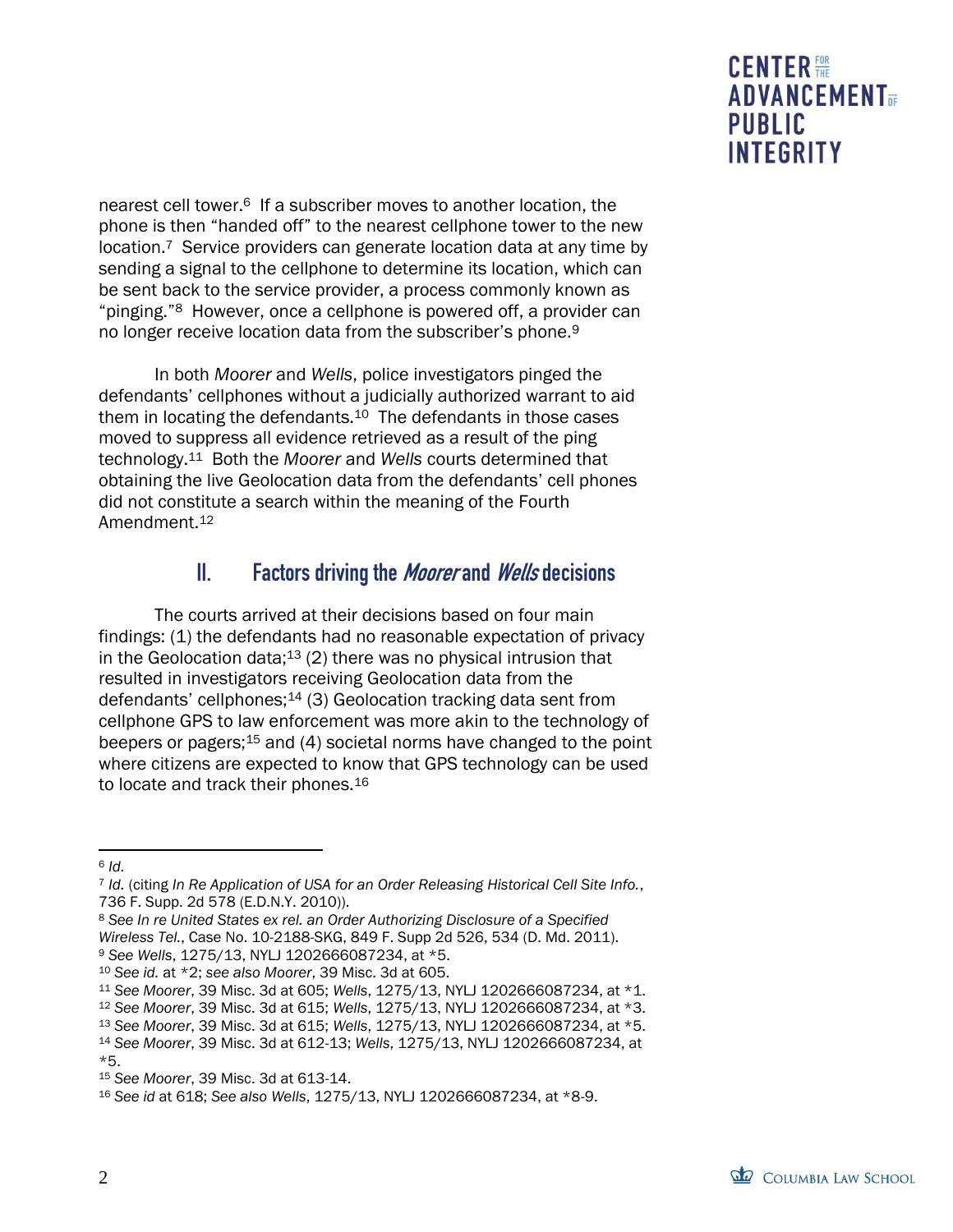### A. No expectation of privacy in Geolocation data

The Fourth Amendment of the United States Constitution protects "against unreasonable searches and seizures" of a citizen's "person, house, papers and effects."<sup>17</sup> Conversely, the Fourth Amendment is not implicated in situations where a search has not occurred.18 Search and seizure law originally followed a common-law physical trespass theory, but in 1967, the Supreme Court shifted its stance in *Katz v. United States*. <sup>19</sup> Under *Katz*, a search occurs within the meaning of the Fourth Amendment whenever a suspect's reasonable expectation of privacy has been violated.<sup>20</sup> *Katz* employed a two-step analysis: (1) whether the individual "has exhibited an actual (subjective) expectation of privacy;" and (2) whether society is prepared to recognize the expectation as (objectively) reasonable.<sup>21</sup>

The Supreme Court applied these principles to modern technology in *Smith v. Maryland*. <sup>22</sup> The *Smith* Court held that the installation of a device that records all numbers called from a particular telephone line, commonly referred to as a pen register, was

 $\overline{a}$ 

<sup>21</sup> *See id.* at 352-53 (dismissing the government's argument that Katz, the defendant, had no reasonable expectation of privacy). Katz was convicted of transmitting wagering information by telephone in violation of a federal statute. *Id.* At trial, the government introduced evidence of Katz's voice during telephone conversations which had been overheard by FBI agents. *Id.* The agents had attached an electronic listening and recording device to the outside of the public telephone booth in which Katz conducted his conversations. *Id.* The *Katz* Court found that Katz intended to keep his words private, not his actions, and that he was entitled to assume that his words would not be broadcast to the world. *Id.* Having determined that the interception of the telephone conversations was a search and seizure, the Supreme Court then considered whether the search complied with the Constitution. *Id.* The Court determined that the search would have been permissible with a warrant, but that the warrantless search and seizure was unreasonable and therefore a violation of the Fourth Amendment. *Id.*

<sup>22</sup> *Smith v. Maryland*, 442 U.S. 735 (1979). In 1976, a robbery victim began receiving threatening and obscene phone calls from a man who claimed to be the robber. *Id*. at 737. The police, without seeking a warrant, asked the telephone company to install a pen register on the defendant's phone. *Id*. Through this method, the police discovered that the defendant was indeed the person who had called the victim, and charged him with robbery. *Id*.

<sup>17</sup> U.S. CONST. amend. IV.

<sup>18</sup> *See Moorer*, 39 Misc. 3d at 612.

<sup>19</sup> *United States v. Katz*, 389 U.S. 347, 353 (1967) (rejecting the "trespass" doctrine, established by *United States v. Olmstead*, 277 U.S. 438 (1928), and articulating a different analysis for search cases).

<sup>20</sup> *Id.* at 350.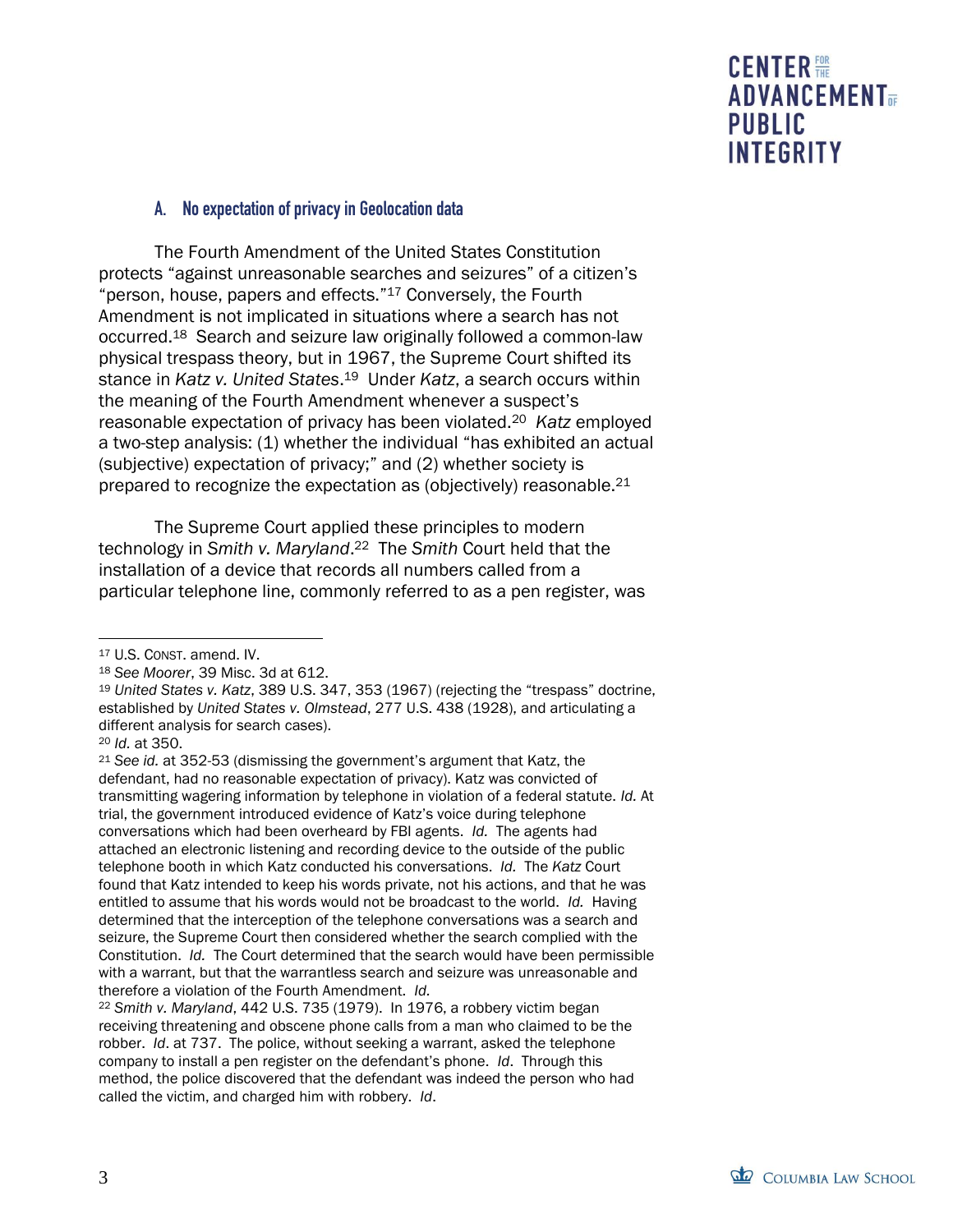not a search under the Fourth Amendment.23 In his majority opinion, Justice Blackmun focused on the fact that the defendant voluntarily turned over pen register information to a third party service provider.<sup>24</sup> Justice Blackmun reasoned that individuals were aware that the service provider had this information since all customers received a copy of all numbers dialed in their monthly bill.25 Therefore, the *Smith* Court found that there was no reasonable expectation of privacy in that information.<sup>26</sup>

Both the *Moorer* and *Wells* cases drew analogies to the *Smith* case, likening Geolocation data to pen register information.27 A subscriber's signal is necessary to make a call from a cellphone, and the information contained in the signal is voluntarily turned over to the third-party service provider.28 Thus, in the same way that an individual has no reasonable expectations of privacy in pen register data, neither does he or she have a reasonable expectation of privacy in GPS information.29, 30

#### B. Distinguishing physical trespasses in *Jones* and *Weaver*

The defendants in *Moorer* and *Wells* both cited to the case of *United States v. Jones*, and its New York Court of Appeals counterpart,

 $\overline{a}$ 

<sup>23</sup> *Id.* at 742.

<sup>24</sup> *Id.* at 744.

<sup>25</sup> *Id.* at 742.

<sup>26</sup> *Id.* at 745.

<sup>27</sup> *See Moorer*, 39 Misc. 3d at 615 (concluding, nearly thirty years later, that the transmission of a subscriber's signal, which is necessary to make a call from a cellphone, does not entitle the subscriber to a reasonable expectation of privacy in that signal); *Wells*, 1275/13, NYLJ 1202666087234, at \*7 (finding that the defendant had no standing to challenge information in the possession of a third party (in this case, the cellphone carrier)). It has long been settled that a person has no expectation of privacy in telephone records. *Id*. (citing *Smith*, 442 U.S. at 735, 743- 44).

<sup>28</sup> *See Moorer*, 39 Misc. 3d at 615. *See also Wells*, 1275/13, NYLJ 1202666087234, at \*7.

<sup>29</sup> *See Moorer*, 39 Misc. 3d at 615. *See also Wells*, 1275/13, NYLJ 1202666087234, at \*7.

<sup>30</sup> The *Moorer* case also cited to *United States v. Skinner*, a Sixth Circuit case that held that the defendant did not have a reasonable expectation of privacy in his GPS data and the use of GPS information from his cell phone was not considered a search. Though not a binding case on New York courts, the facts mirrored the *Moorer* and *Wells* cases and supported their outcomes. *See United States v. Skinner*, 690 F.3d 772, 777 (6th Cir. 2012).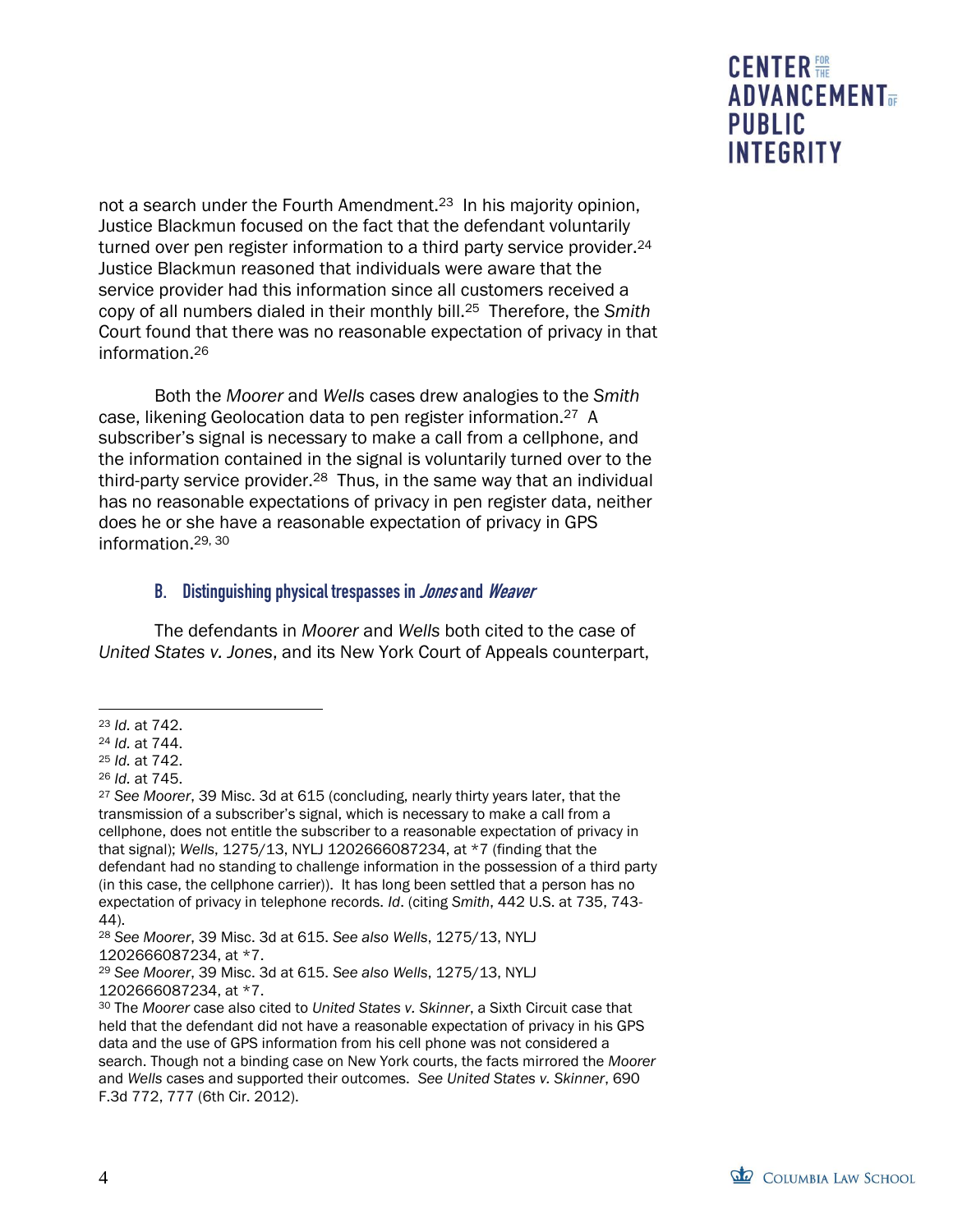*People v. Weaver*. <sup>31</sup> Both *Jones* and *Weaver* involved the warrantless surreptitious physical attachment of GPS devices on vehicles to track movements over an extended period of time.<sup>32</sup> The *Jones* and *Weaver* courts held that the physical attachment of the GPS devices constituted searches pursuant to the Fourth Amendment, and therefore required a warrant.33 The *Jones* Court applied a physical trespass theory in arriving at its conclusion.<sup>34</sup>

The *Moorer* and *Wells* courts easily distinguished *Jones* and *Weaver*, however, because neither *Jones* nor *Weaver* involved the pinging of a cellphone.35 Rather, in *Moorer* and *Wells*, there was no physical installation by law enforcement of anything onto the defendants' cellphones.36 Instead, investigators merely obtained Geolocation data that the phones were already emitting.<sup>37</sup> Thus, as the *Wells* court held, there was no intrusion into that defendant's "house, papers and effects."38 The *Moorer* court added that neither the *Jones* nor *Weaver* majorities addressed the constitutionality of merely gathering information from GPS devices that had been installed in a car or cellphone with the owner's knowledge or consent.<sup>39</sup>



 $\overline{a}$ 

<sup>31</sup> *See People v. Weaver*, 909 N.E.2d 1195 (2009). (holding that physically attaching a GPS device to the automobile of a criminal suspect, and using that device to track the suspect's movements, is a search subject to constitutional limits). *See also United States v. Jones*, 132 S. Ct. 945 (2012).

<sup>32</sup> *See Weaver*, 909 N.E.2d at 1195. *See also Jones*, 132 S. Ct. at 945.

<sup>33</sup> *See Weaver*, 909 N.E.2d at 1195. *See also Jones*, 132 S. Ct. at 945. <sup>34</sup> *See* Lauren Elena Smith, *Jonesing for a Test: Fourth Amendment Privacy in the Wake of United States v. Jones*, 58 BERKELEY TECH. L.J. 1003, 1015 (2013). The *Jones* majority explained that the common-law trespass test was essentially a minimum test and that the *Katz* test added to, and did not substitute for, the common-law trespassory test. *Id*. The *Jones* Court concluded that the fact that law enforcement "physically occupied private property" by encroaching on a "constitutionally protected area" (the car) "for the purpose of obtaining information" was sufficient to decide the case. *Id*. (citing *Jones*, 132 S. Ct. at 949).

<sup>35</sup> *See Wells*, 1275/13, NYLJ 1202666087234, at \*5. *See also Moorer*, 39 Misc. 3d at 613-14.

<sup>36</sup> *See Wells*, 1275/13, NYLJ 1202666087234, at \*2-4. *See also Moorer*, 39 Misc. 3d at 605-06.

<sup>37</sup> *See Wells*, 1275/13, NYLJ 1202666087234, at \*5. *See also Moorer*, 39 Misc. 3d at 618.

<sup>38</sup> *Compare Wells*, 1275/13, NYLJ 1202666087234, at \*5 (rejecting pinging as an intrusion (citing U.S. CONST. amend. IV)), *with Jones,* 132 S. Ct. 945, and *Weaver*, 909 N.E.2d 1195 (holding that surreptitious physical installation of a tracking device on defendant's car establishes an intrusion of a constitutionally protected area). <sup>39</sup> *See Moorer*, 39 Misc. 3d at 613-14.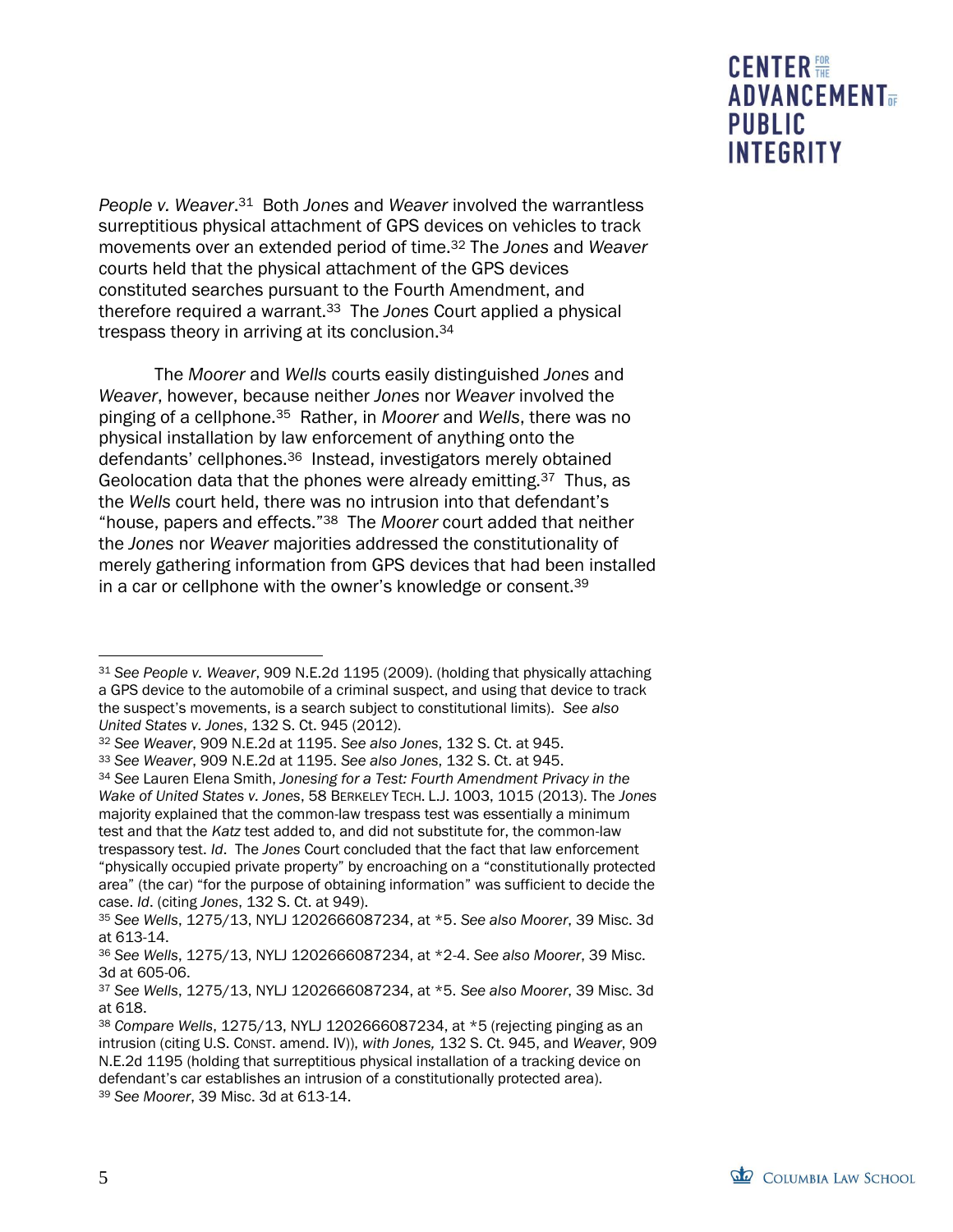

#### C. Analogizing 'beepers' in the Knotts and Karo cases

The *Moorer* court went a step further in its analysis of the *Jones* case.40 The *Jones* decision made reference to two post-*Katz* cases: *United States v. Knotts* and *United States v. Karo*. <sup>41</sup> Both *Knotts* and *Karo* involved the use of "beepers,"<sup>42</sup> which are electronic tracking devices that were precursors to modern GPS devices.43 In both cases, beepers were installed in containers before the defendants took possession of them, and the information gathered aided investigators in finding the defendants.<sup>44</sup> The Supreme Court ruled in both cases that the installation of the beepers did not constitute a search even though the defendants did not have knowledge of the beepers' presence.<sup>45</sup>

Likewise, in *Moorer* and *Wells*, pinging the defendants' cellphones narrowed the area in which police searched for the defendants.46 In both cases, investigators combined the general

<sup>42</sup> *See Knotts*, 460 U.S. at 277. A beeper is a radio transmitter, usually batteryoperated, which emits periodic signals that can be picked up by a radio receiver. *Id*. In this case, a beeper was placed in a five-gallon drum containing chloroform purchased by one of respondent's codefendants. *Id*. By monitoring the progress of a car carrying the chloroform, law enforcement agents were able to trace the chloroform from its place of purchase to respondent's secluded cabin in a nearby state. *Id*. *See also Karo*, 468 U.S. at 713.

<sup>43</sup> Ramya Shah, *From Beepers To GPS: Can the Fourth Amendment Keep Up With Electronic Tracking Technology?*, 2009 U. ILL. J. L. TECH. & POL'Y 281, 283 (2009). <sup>44</sup> *See Knotts*, 460 U.S. at 277. *See also Karo*, 468 U.S. at 713.

<sup>45</sup> *See Knotts*, 460 U.S. at 282. The Court noted that visual surveillance from public places along the co-defendant's route or adjoining Knotts's premises would have sufficed to reveal all of these facts to the police, and that nothing in the Fourth Amendment prohibited the police from augmenting their own sensory faculties with the beeper technology in this case. *Id*. *See also Karo*, 468 U.S. at 712 (finding that although the can may have contained an unknown and unwanted foreign object, it cannot be said that anyone's possessory interest was interfered with in a meaningful way).

 $\overline{a}$ <sup>40</sup> *See id.* at 613.

<sup>41</sup> *See United States v. Knotts*, 460 U.S. 276 (1983) (holding that a person traveling in public has no expectation of privacy in his movements. In *Knotts*, a 'beeper' device attached to a drum inside the defendant's vehicle was determined not to have violated a legitimate expectation of privacy and the beeper's installation did not require a warrant). *See also United States v. Karo*, 468 U.S. 705 (1984) (finding the installation of a beeper in a can of ether did not constitute "search' or "seizure," and the Fourth Amendment was not implicated until the beeper was turned on and used to track the ether shipment on private property).

<sup>46</sup> *See Wells*, 1275/13, NYLJ 1202666087234, at \*6. *Id*. *See also Moorer*, 39 Misc. 3d at 616.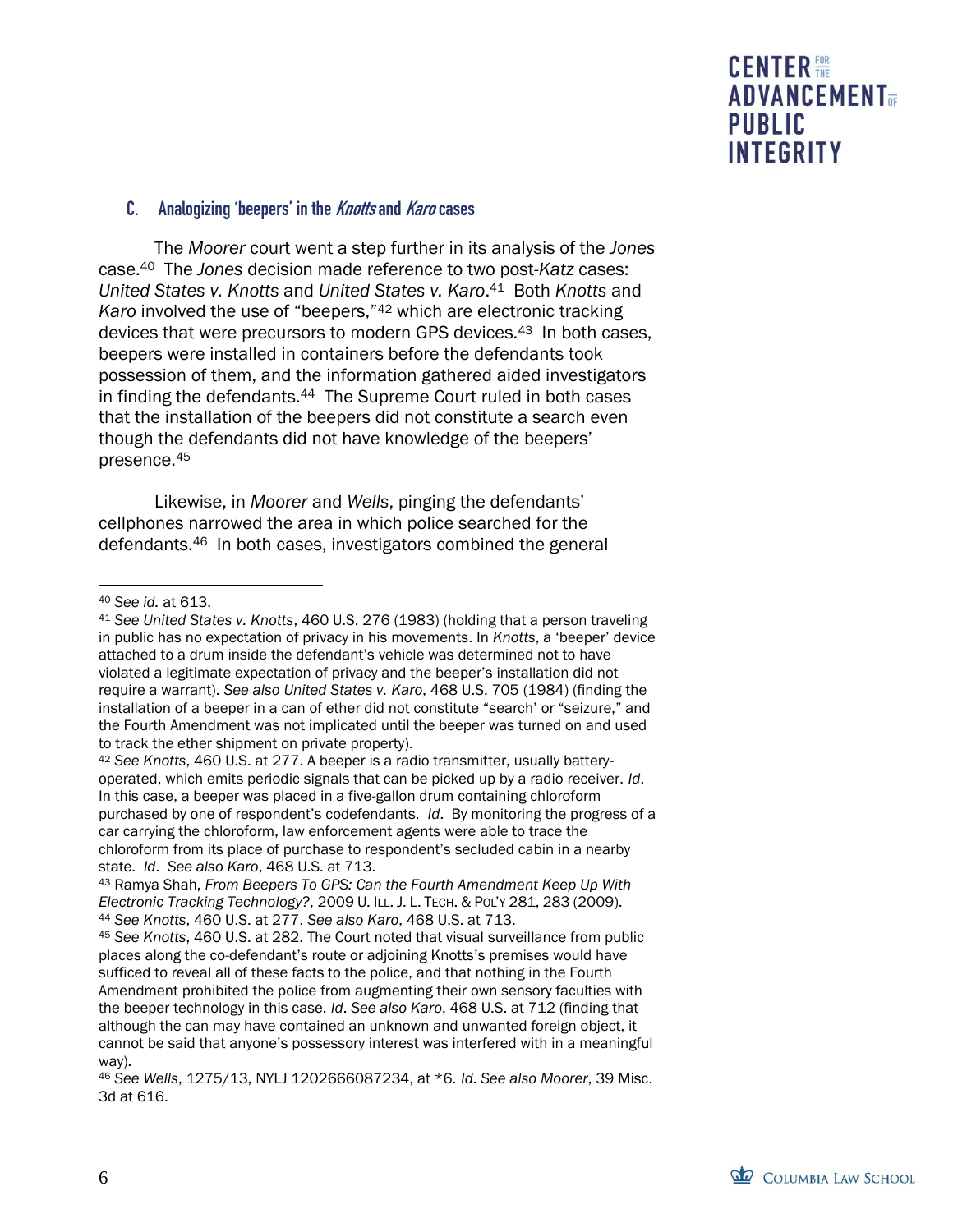location information received from the ping with other investigative techniques to track down the defendants' cellphones.47 Indeed, the *Wells* court made specific note of the generality of the information received from the ping, stating that it merely provided investigators with the general area near cellphone towers, based on a calculation of latitude and longitude, within which the cellphone could be found.<sup>48</sup> The defendant simply could not assert an expectation of privacy in such a large space.<sup>49</sup>

The *Moorer* court also cited a non-precedential case, *Devega v. State of Georgia*, in which investigators used GPS information from the defendant's cellphone to locate him, in the same manner as in *Wells*. <sup>50</sup> The *Devega* court held that ping information received from cellphones was merely "the next generation of tracking science and technology" that built upon beepers.<sup>51</sup> *Devega* concluded that warrantless pinging of the defendant's cellphone revealed the same information that physical surveillance would provide, so there was no search within the context of the Fourth Amendment.<sup>52</sup>

#### D. Analyzing social norms and expectations

As part of their decisions, both the *Moorer* and *Wells* opinions also found that societal norms and expectations are such that there is no reasonable expectation of privacy in GPS data from cellphones.<sup>53</sup> The *Wells* Court argued that modern day cellphone users are aware of "the capacity for their phone to be located by GPS."<sup>54</sup> Similarly, the

 $\overline{a}$ <sup>47</sup> *See Wells*, 1275/13, NYLJ 1202666087234, at \*6. *See also Moorer*, 39 Misc. 3d at 615-16.

<sup>48</sup> *See Wells*, 1275/13, NYLJ 1202666087234, at \*6.

<sup>49</sup> *Id.*

<sup>50</sup> *See Devega v. State,* 286 Ga. 448 (2010) (finding defendant had no expectation of privacy when the ping occurred because the defendant was driving on a public road after killing the buyer in a cocaine transaction).

<sup>51</sup> *See Moorer*, 39 Misc. 3d at 615 (citing *Devega,* 286 Ga. at 454).

<sup>52</sup> *See Devega*, 286 Ga. at 454 ("Due to the absence of any expectation of privacy, the Supreme Court held that the warrantless monitoring of signals from a beeper inside an automobile traveling on public roads did not violate the Fourth Amendment because it did not reveal any information that was not also available through visual surveillance." (citing *Knotts*, 460 U.S. at 285)).

<sup>53</sup> *See Wells*, 1275/13, NYLJ 1202666087234, at \*6. *See also Moorer*, 39 Misc. 3d at 615-16.

<sup>54</sup> *See Wells*, 1275/13, NYLJ 1202666087234, at \*8 ("Based on both the wide use of this technology for car navigation, car location, lost cellphones, and a myriad of other uses, it can no longer be said that one can reasonably expect that a cellphone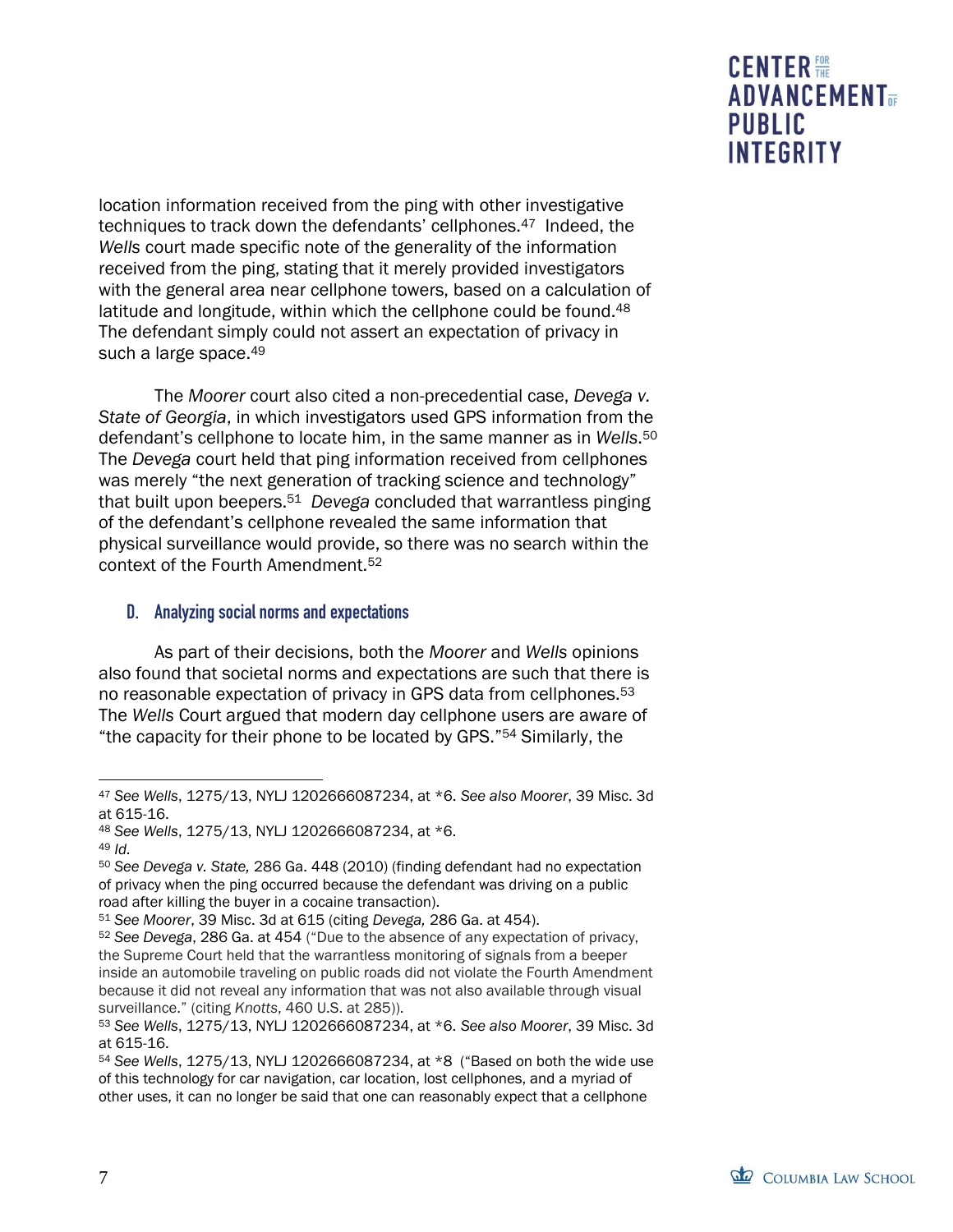*Moorer* Court reasoned that "public ignorance about cell phone technology can no longer be maintained."55 Both courts also found that cellphone users could easily avoid being potentially tracked by government investigators simply by shutting off their cellphones.<sup>56</sup>

## III. What the *Moorer* and *Wells* decisions mean for practitioners

The two trial court decisions in *Moorer* and *Wells* have implications for Fourth Amendment law and practitioners. The decisions, if not overturned by higher courts, clearly allow government investigators in New York to obtain Geolocation data for employees' cellphones without first obtaining a judicially authorized warrant. The prevailing theory is that citizens have no expectation of privacy over their GPS data because they freely share it with third-party service providers.

The decisions also seem to implicitly endorse the use of Geolocation tracking on vehicles, or any other device, that come preloaded with GPS technology. This falls directly in line with the two United States Supreme Court cases cited in *Moorer* that involved beepers. Both the *Moorer* and *Wells* courts reasoned that it was within a citizen's general knowledge that he may be located by the GPS that is pre-installed on his phone. Thus, these two cases will become even more relevant as more vehicles and other devices come preinstalled with Geolocation systems, such as General Motors' Onstar system.

Not all courts to have considered this issue agree with the *Wells* and *Moorer* courts, however. The New Jersey Supreme Court, for example, found in 2013 that cellphone GPS information fell within the ambit of the Fourth Amendment in ruling that police needed a judicially authorized search warrant in obtaining tracking information through

<sup>55</sup> *See Moorer*, 39 Misc. 3d at 618. ("People are not so oblivious that they are not aware that cellphones purchased today come with GPS technology which can pinpoint the location of the phone at any given time so long as it is turned on and the GPS technology has not been deactivated or disabled.")

 $\overline{a}$ that is turned on will have its location remain private."); *see also Moorer*, 39 Misc. 3d at 615-16.

<sup>56</sup> *See Wells*, 1275/13, NYLJ 1202666087234, at \*8. *See also Moorer*, 39 Misc. 3d at 618.